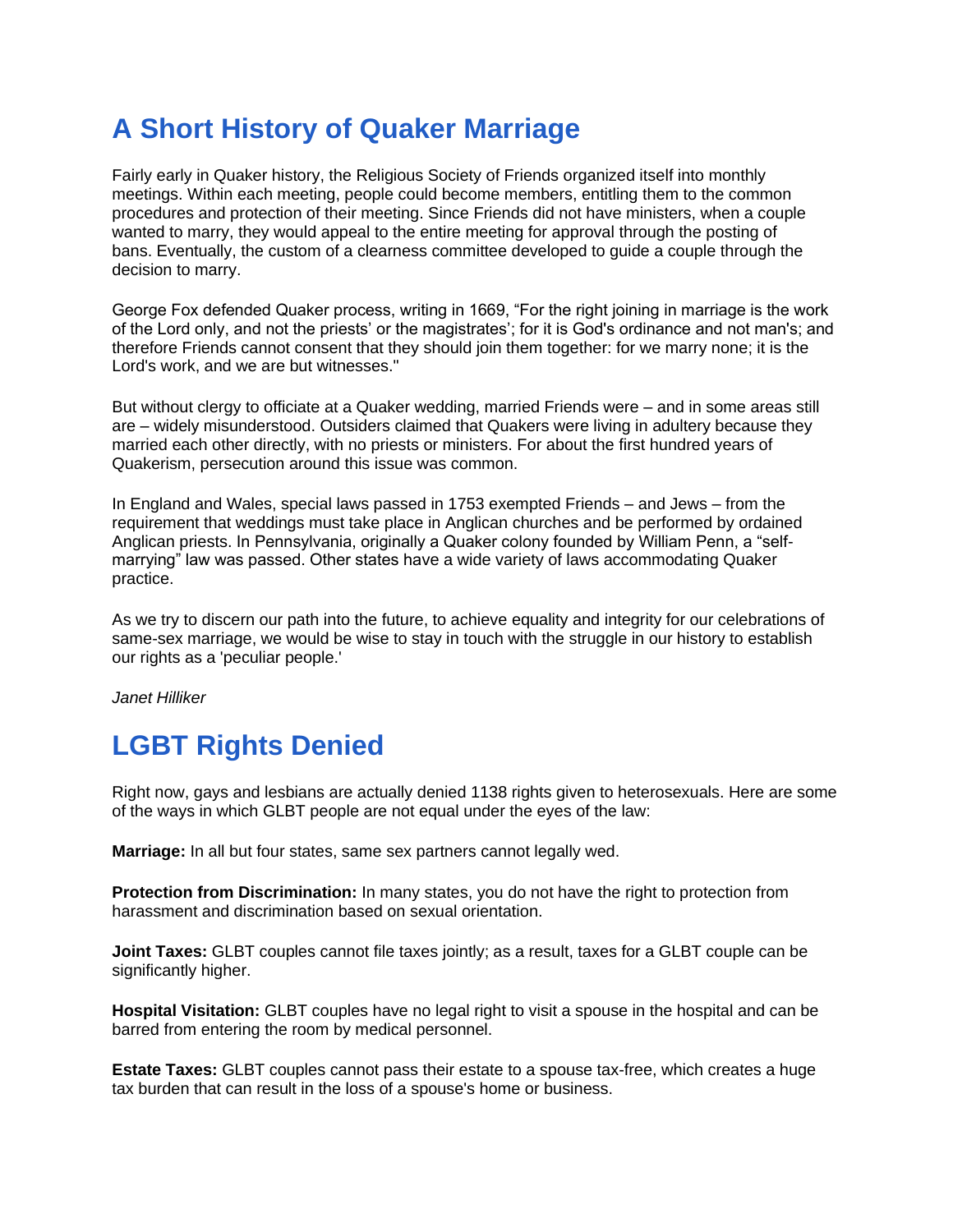**Job Security:** In a majority of states, employees can be fired just for being gay.

**Immigration:** GLBT partners are denied special consideration for the immigration of a spouse, often resulting in a painful separation when a loved one is from a foreign country.

**Property Taxes:** GLBT partners must pay property tax when transferring property between spouses.

**Social Security:** GLBT partners are not eligible to receive a spouse's Social Security pension or many other government benefits.

**Medical Decisions:** During a medical crisis, GLBT couples cannot legally make treatment decisions for their partners.

**Domestic Violence:** GLBT people cannot get domestic violence protection orders against a partner or former partner.

### *from http://gayteens.about.com*

**Wisconsin State Constitution:** Only a marriage between one man and one woman shall be valid or recognized as a marriage in this state and a legal status identical or substantially similar to that of marriage for unmarried individuals shall not be valid or recognized in this state.

## **Minute for Marriage Equality**

### *Approved by Twin Cities Friends Meeting, Nov. 13, 2009*

Holding to our longstanding Testimonies of equality and integrity as they relate to justice for all peoples, we recognize the discomfort we feel when we provide civil marriage for straight couples but are unable to do the same for same-sex couples within the state of Minnesota.

The Quaker tradition is one of Spirit-led activism on behalf of civil rights and justice. Given that a foremost civil rights issue today concerns the right for all couples to marry, regardless of gender, Twin Cities Friends Meeting (TCFM) unites with a growing number of Quaker and other faith communities who are working for marriage equality.

We affirm the right for all caring couples to marry religiously and civilly. TCFM is not against the right of the state to give legal sanction to marriage. Rather we are called to witness against the injustice of the system as currently practiced.

In light of this searching, and because we often learn God's Truth base on direct experience, we recommend a period of testing the following actions.

That TCFM:

1. Choose to lay aside for a period of three years—**while still retaining**—its legal right to perform the **civil** part of marriage.

#### In addition, TCFM will:

2. Continue to provide clearness committees for all couples who request one for marriage.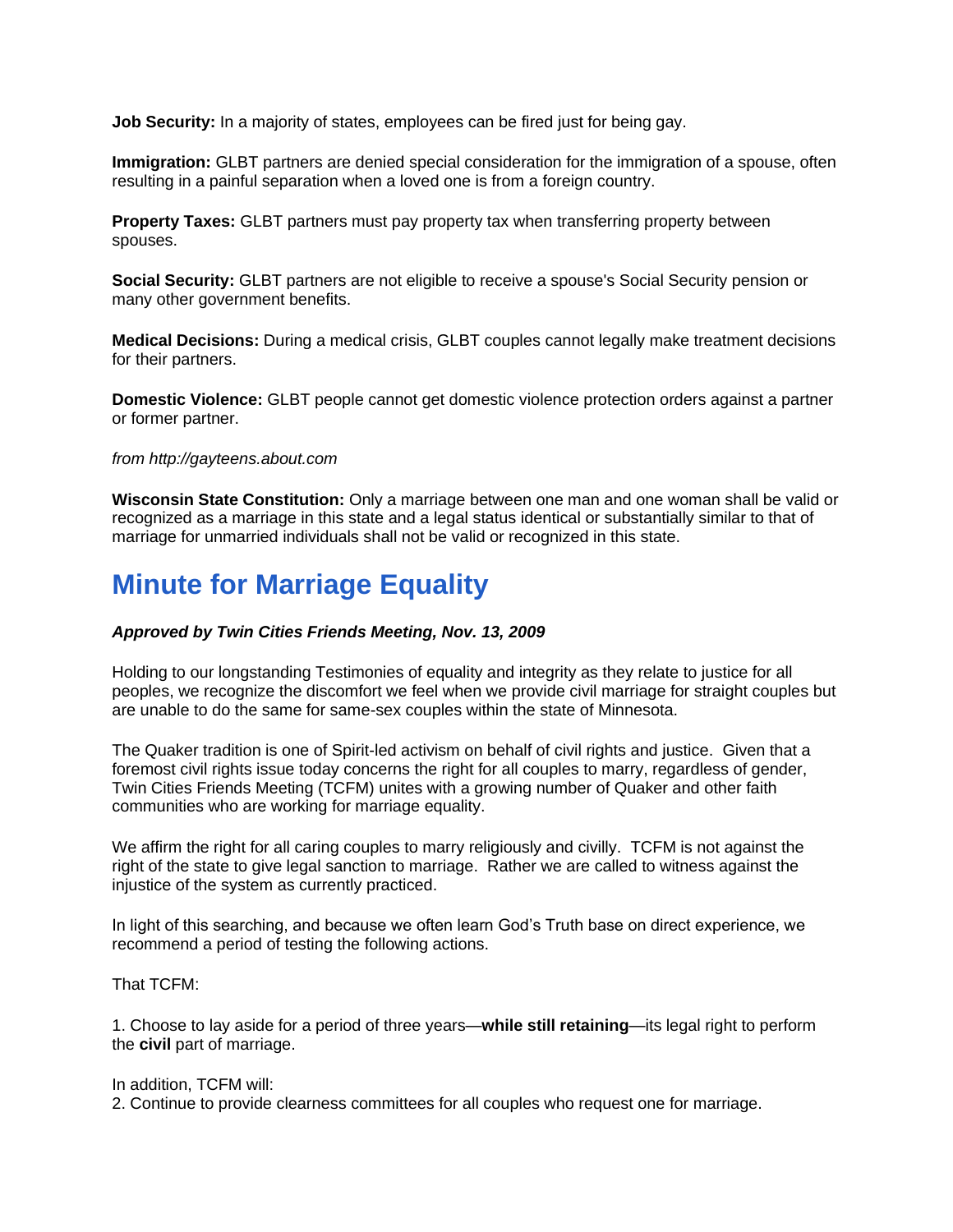3. Continue to witness religious weddings in the manner of Friends, that is, bearing witness to God's marriage of two people.

4. Continue to take under its care all relationships and marriages that exist within the community.

5. Continue to support all couples who seek civil marriage, regardless of the gender of the partners. 6. Seek opportunities to bear witness outwardly until equal treatment under the law exist for all couples.

We search for ways to expand the rights of some couples without restricting the rights of others. In the midst of wrestling within our meeting and in our state, we support marriage equality for all caring, committed couples. We trust that by TCFM's action and witness, we will help hasten progress toward marriage equality for all.

**Nov. 4-5, 2010 Northern Yearly Meeting Executive Committee minutes:** Twin Cities Friends Meeting (TCFM) reminded Executive Committee that TCFM no longer executes the Minnesota Marriage License for marriages held under the care of TCFM. They are comfortable with assisting a couple in making their commitment before God and the persons attending the Meeting in which the marriage occurs but, since participating in the secular processes of marriage for some couples, but not all couples, is recognized by TCFM as a form of discrimination, they do not feel led to participate in the secular marriage and couples are free to appear before a magistrate or judge for the civil service. TCFM is in the process of preparing another draft of the letter sent earlier explaining this policy and asking recipient Meetings for their reflective feedback on the issues. We should see a copy soon.

## **Twin Cities Friends Meeting's Minute for Marriage Equality**

*Notes: Janet Hilliker in conversation with Paul Landskroener, May 29, 2010*

When a couple requests marriage under care of a Friends Meeting, there are two separate parts. Marriage under care of a Meeting requires a process, usually involving a clearness committee to meet with the couple; that committee recommends the marriage to a Ministry and Counsel Committee or similar committee, followed by approval by Meeting for Worship with Concern for Business. A separate part is the civil marriage, in which the couple applies for a license from the government, brings that license to the wedding, and has members of Meeting (usually but not always including the clerk) sign as witnesses to the wedding.

In Great Britain and much of Europe, this is not the norm. A couple will have a religious wedding and also a separate civil wedding. Churches, temples, and other religious congregations are not responsible for the civil union.

In Minnesota, Friends have written legislators, lobbied, written to newspapers, gone on radio shows, and otherwise used every opportunity to witness for equal treatment of same-sex marriage. They have united with other denominations in an ecumenical attempt to change the government's discrimination against same-sex marriage.

This has not been done as a political goal, but because of a perceived loss of internal integrity concerning the unequal treatment of marriage.

Twin Cities Friends Meeting (TCFM) struggled with this concern over a period of three years. Their Ministry and Counsel Committee first addressed the issue and was not clear on how to proceed.